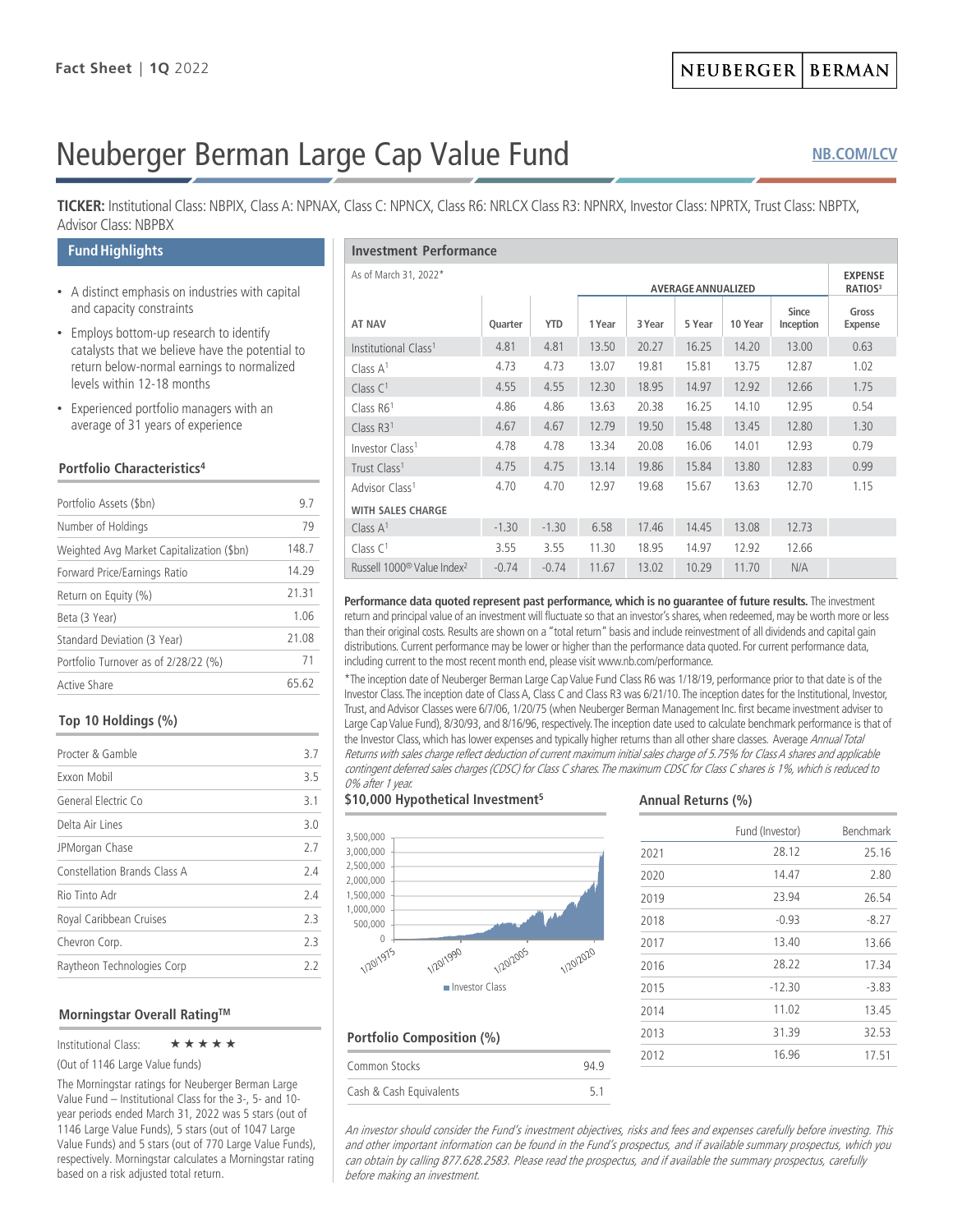#### **Sector Breakdown (%)6**

|                               | Fund | Benchmark |
|-------------------------------|------|-----------|
| Financials                    | 19.0 | 20.8      |
| Health Care                   | 17.1 | 17.9      |
| Consumer Staples              | 14.4 | 7.4       |
| Industrials                   | 14.0 | 11.0      |
| Materials                     | 11.6 | 4.1       |
| Energy                        | 8.9  | 7.1       |
| Consumer Discretionary        | 5.6  | 5.0       |
| Utilities                     | 2.8  | 5.4       |
| Information Technology        | 0.9  | 9.3       |
| <b>Communication Services</b> | 0.2  | 7.2       |
| Real Estate                   | 0.0  | 4.9       |

**Management Team**

**ELI M. SALZMANN** 35 Years of Industry Experience

**DAVID LEVINE, CFA** 27 Years of Industry Experience

Investing in companies in anticipation of a catalyst carries the risk that the catalyst may not happen as anticipated, possibly due to the actions of other market participants, or the market may react to the catalyst differently than expected.

To the extent that the Fund invests in securities or other instruments denominated in or indexed to foreign currencies, changes in currency exchange rates could adversely impact investment gains or add to investment losses.

Foreign securities involve risks in addition to those associated with comparable U.S. securities.

The Fund may engage in active and frequent trading and may have a high portfolio turnover rate, which may increase the Fund's transaction costs, may adversely affect the Fund's performance and may generate a greater amount of capital gain distributions to shareholders than if the Fund had a low portfolio turnover rate.

An individual security may be more volatile, and may perform differently, than the market as a whole.

Markets may be volatile and values of individual securities and other investments, including those of a particular type, may decline significantly in response to adverse issuer, political, regulatory, market, economic or other developments that may cause broad changes in market value, public perceptions concerning these developments, and adverse investor sentiment or publicity.

Compared to smaller companies, large-cap companies may be less responsive to changes and opportunities. Compared to larger companies, midcap companies may depend on a more limited management group, may have a shorter history of operations, and may have limited product lines, markets or financial resources. The securities of mid-cap companies are often more volatile and less liquid than the securities of larger companies and may be more affected than other types of securities by the underperformance of a sector or during market downturns. To the extent the Fund holds securities of mid-cap companies, the Fund will be subject to their risks.

The use of options involves investment strategies and risks different from those associated with ordinary portfolio securities transactions. If a strategy is applied at an inappropriate time or market conditions or trends are judged incorrectly, the use of options may lower the Fund's return. There can be no guarantee that the use of options will increase the Fund's return or income.

By writing put options, the Fund takes on the risk of declines in the value of the underlying instrument, including the possibility of a loss up to the entire strike price of each option it sells, but without the corresponding opportunity to benefit from potential increases in the value of the underlying instrument.

National economies are increasingly interconnected, as are global financial markets, which increases the possibilities that conditions in one country or region might adversely impact issuers in a different country or region. Some countries, including the U.S., have in recent years adopted more protectionist trade policies. The rise in protectionist trade policies, changes to some major international trade agreements and the potential for changes to others, could affect the economies of many nations in ways that cannot necessarily be foreseen at the present time. Equity markets in the U.S. and China have been very sensitive to the outlook for resolving the U.S.-China "trade war," a trend that may continue in the future.

High public debt in the U.S. and other countries creates ongoing systemic and market risks and policymaking uncertainty, and there may be a further increase in the amount of debt due to the economic effects of the COVID-19 pandemic and ensuing public health measures. Governments and central banks have moved to limit the potential negative economic effects of the COVID-19 pandemic with interventions that are unprecedented in size and scope and may continue to do so, but the ultimate impact of these efforts is uncertain. Governments' efforts to limit potential negative economic effects of the pandemic may be altered, delayed, or eliminated at inopportune times for political, policy or other reasons. Interest rates have been unusually low in recent years in the U.S. and abroad, and central banks have reduced rates further in an effort to combat the economic effects of the COVID-19 pandemic. Because there is little precedent for this situation, it is difficult to predict the impact on various markets of a significant rate increase or other significant policy changes. Over the longer term, rising interest rates may present a greater risk than has historically been the case due to the current period of relatively low rates and the effect of government fiscal and monetary policy initiatives and potential market reaction to those initiatives or their alteration or cessation.

The Fund may experience periods of large or frequent redemptions that could cause the Fund to sell assets at inopportune times or at a loss or depressed value.

REIT and other real estate company securities are subject to risks similar to those of direct investments in real estate and the real estate industry in general.

From time to time, based on market or economic conditions, the Fund may have significant positions in one or more sectors of the market. To the extent the Fund invests more heavily in particular sectors, its performance will be especially sensitive to developments that significantly affect those sectors.

Securities lending involves a possible delay in recovery of the loaned securities or a possible loss of rights in the collateral should the borrower fail financially. The Fund could also lose money if the value of the collateral decreases.

Value stocks may remain undervalued or may decrease in value during a given period or may not ever realize what the portfolio management team believes to be their full value.

A decline in the Fund's average net assets during the current fiscal year due to market volatility or other factors could cause the Fund's expenses for the current fiscal year to be higher than the expense information presented.